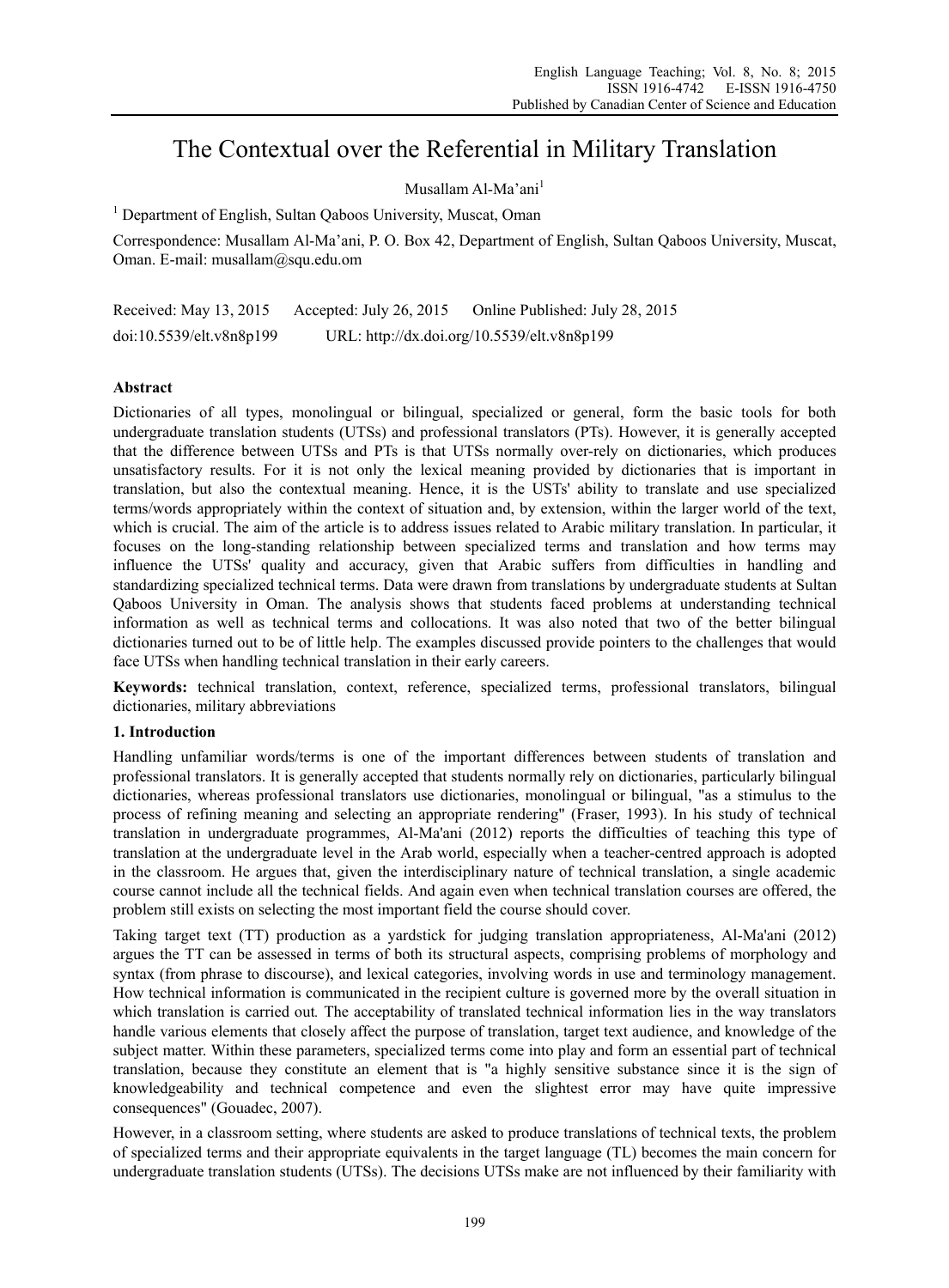the subject and its associated terms, but simply by the use of specialized dictionaries. The unsatisfactory translation results can be ascribed to a number of reasons:

1) UTSs, at this stage, are still in the process of not only learning translation methods and approaches, but also learning the foreign language and improving their native one through and in conjunction with translation.

2) Because dictionaries in the Arab world are not updated regularly, there is little wonder that UTSs encounter words which have still not been arabicized. Technical terms are often unavailable in Arabic and the lack of standardized terms in Arabic constitute a hurdle even for PTs, let alone UTSs.

3) The multidisciplinary nature of the technical genre makes it difficult for UTSs to become informed in all its domains. Byrne (2012) argues that there are "numerous different types of texts used to communicate scientific and technical information, and most of them in a constant state of change. Each text has its own characteristics and content and is generally produced for a particular purpose." He further groups the majority of technical texts under the following headings: manuals, applications and proposals, reports, scientific papers, presentations, regulatory documents and popular science. This diverse nature makes it difficult for (1) course designers and instructors to combine these texts in a single undergraduate course, and (2) students to master them all and remain informed of all the subjects that come under such a typology.

4) UTSs still lack subject matter knowledge. Al-Ma'ani (2011) emphasizes the importance of subject matter for translators as there is always dissatisfaction with the products of scientific and technical translations, which he attributes to the translators' failure to appreciate the amount of knowledge necessary for this kind of discourse. It is common to find students who are not familiar with technical subjects, despite the fact that "specialized knowledge has increasingly spread over the whole community: parcels of knowledge (mechanics, economics, law, medicine…) which were exclusive to specialists have become common ground for larger segments of population and are found in everyday communication" (Asensio, 2007). In this regard, Schmitt (2005) argues that detecting ambiguities and having the ability to formulate the problems is largely dependent on having pertinent expertise about the domain one is translating in. This is true of military texts, where translators need to possess an acceptable knowledge-base that enables them to manage military translation crises in different situations.

5) UTSs do not realize how sensitive technical translation can be. In this regard, Al Ma'ani (2012) argues that in actual translation situations "inaccurate translation of technical documents might have disastrous and detrimental effect to those whose action depends entirely on the material translated into the TC [target culture]. A mistake in the translation of a technical document cannot be compared, for example, to a mistake in translating a novel."

6) Technical translators working in real situations do not only face different types of texts, but also a broad spectrum of readers of different backgrounds, qualifications and professions. That is why translation students need to learn to deal with different situations to meet the needs of this wide and varied audience. In this regard, one should distinguish between novice translation students, PTs, and their audience. Because in a classroom activity the audience to whom the students' work is addressed remains imaginary, they should be given a detailed brief which should, according to Nord (2005), contain explicit or implicit information about the intended function(s) of the text, the audience targeted by the translation, the time and place where the target text is received, the medium through which the text will be conveyed, and the motive for the production or reception of the text. This is why UTSs should pay special attention to specialized terms, especially when translating specialized technical texts (STTs) because in actual situations translators come across technical terms which may or may not have come across them before.

## **2. Data**

An incident report on a Jaguar aircraft of the Royal Air Force of Oman (RAFO) was the text chosen for an experiment in military translation, being a branch of scientific and technical translation (see Appendix 1). Technical in nature, this text reflects the type of text translators normally handle in actual situations. And because the students were not familiar with the subject matter, they could replicate the kind of reality experienced by PTs. The text was published in the RAFO *Flight Safety Magazine* (1998), known locally as *al-Ma'amoon*. As it is a bilingual magazine, English and Arabic versions were both used. The production and reception of both English and Arabic texts were identical. The situation including time, place and motive, under which the English source text (ST) and Arabic target text (TT) were produced, was almost the same. That is the same technical and textual organization aspects were maintained in the English and Arabic versions.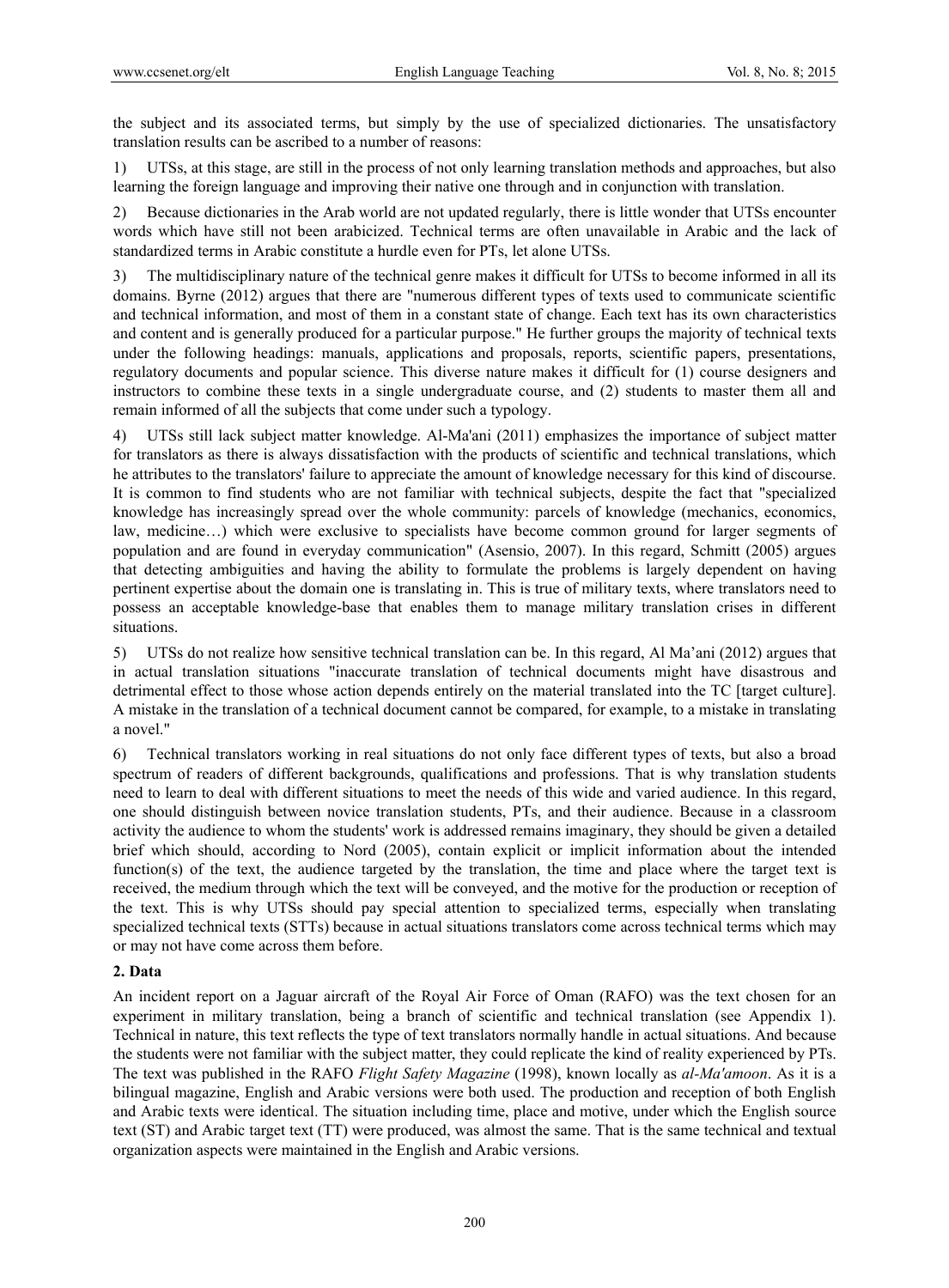The text was given to the students in a typical translation classroom, where the teaching normally goes through a procedure in which students' linguistic and technical progress normally relies on error correction by instructors, an approach akin to what Kiraly (2000) calls 'a teacher-centred approach to translation'. Because it was assumed that the aim of producing the TT would be the same as that of the original English text, the students were told not to express their opinion on the issue or to reflect on the content. They also had to follow the same layout, including the textual organization and composition of the original text.

Since the ST was directed to a specific category of audience; not only RAFO pilots but other pilots flying the same aircraft elsewhere in the world, the students had also to consider this while translating. If the audience of the TT was different from that of the original ST, then the translation would consider the amount of the readers' previous knowledge about the objects and phenomena referred to. The students had also the opportunity to discuss their translations with their colleagues, consult mono/bilingual dictionaries, but they still had to finish the translation within the prescribed time for class.

The text was given to students enrolled in Sultan Qaboos University (SQU) undergraduate translation programme in their seventh semester. As part of the programme, the students were introduced to professional aspects of translation early in their study. The text was given to the spring 2011 semester students taking a course called "Scientific and Technical Translation." This course focuses on the varieties of scientific and technical language and intensive practice is given in the translation of texts of this type from and into English and Arabic. In this course, students normally embark on translating a variety of topics ranging from scientific articles, covering various areas of scientific discourse, to product catalogues and various manuals. The course also covers pertinent translation strategies and techniques to enhance students' understanding of basic technical/scientific terms and style through practical translation work. Pre-translation analysis, post-translation editing and proofreading are all highlighted and thoroughly discussed with the students. The students, too, had a preconceived notion of translation, focusing on: language(s) involved and their relevance to translation and transfer competence including text analysis, problem spotting and solving. While translating the text, the students used two bilingual English-Arabic dictionaries: *The Unifying Military Dictionary* (1971) and *A New Dictionary of Scientific and Technical Terms* (1975). The first is a military dictionary, the only comprehensive English-Arabic military dictionary used in Arab military circles, whereas the latter is a technical dictionary that is commonly used for technical translation in the Arab world.

## **3. Analysis and Discussion**

An analysis of the various components of the ST shows that it uses abbreviations and terms associated with a specific problem encountered in aircraft. As the subject is relatively new to both Arabic language and culture, the available military/technical dictionaries, including *The Unifying Military Dictionary* and *A New Dictionary of Scientific and Technical Terms*, do not contain a number of terms and abbreviations, such as *surge, bleed valve light, TGT, FL*. These are essential terms given the nature of the text. Students were expected to maintain the ST technical nature, as the information in it would be incomprehensible for a person who does not know engineering or is unfamiliar with flying and aeronautical matters.

Because finding appropriate technical terms in Arabic is the main concern of this study, the analysis focuses on two perspectives. The first involves the ability of the students to handle specialized terms by consulting technical dictionaries and their ability to render the terms appropriately, given the text's context. The main difference between the former and the latter is that the former requires an effective use of the dictionary whereas with the latter, in addition to the dictionary, the students should have the ability to fit the selected words into the textual context.

Analysis of the students' translations shows that they were unable to render new technical words/terms or find appropriate equivalents to others whose meanings depend primarily on context. This is because translating technical texts is more difficult than translating general or everyday texts.

The first problem the students faced was that they were unable to choose between technical and non-technical terms, especially when a single word in the source language (SL) has different equivalents in the target language (TL). For example, a sentence like *After 5-10 minutes the pilot felt some vibration* was rendered by the students as ' التردد بعض الطيار راود دقائق 10 إلى 5 مضي وبعد. This sentence, when back translated into English, reads: *After 5 to 10 minutes passed the pilot became hesitant*. However, the appropriate equivalent in Arabic is اهتزاز. The reason for such an inappropriate choice is that *vibration* has different equivalents in Arabic, including اهتزاز*,* تردد*,* and ذبذبة *.* But, because the students lacked the technical knowledge, they chose the inappropriate word تردد, which literally means *hesitation*.

Another example is the verb *departed*, which can be translated into Arabic as غادر*,* or ترك. The former is more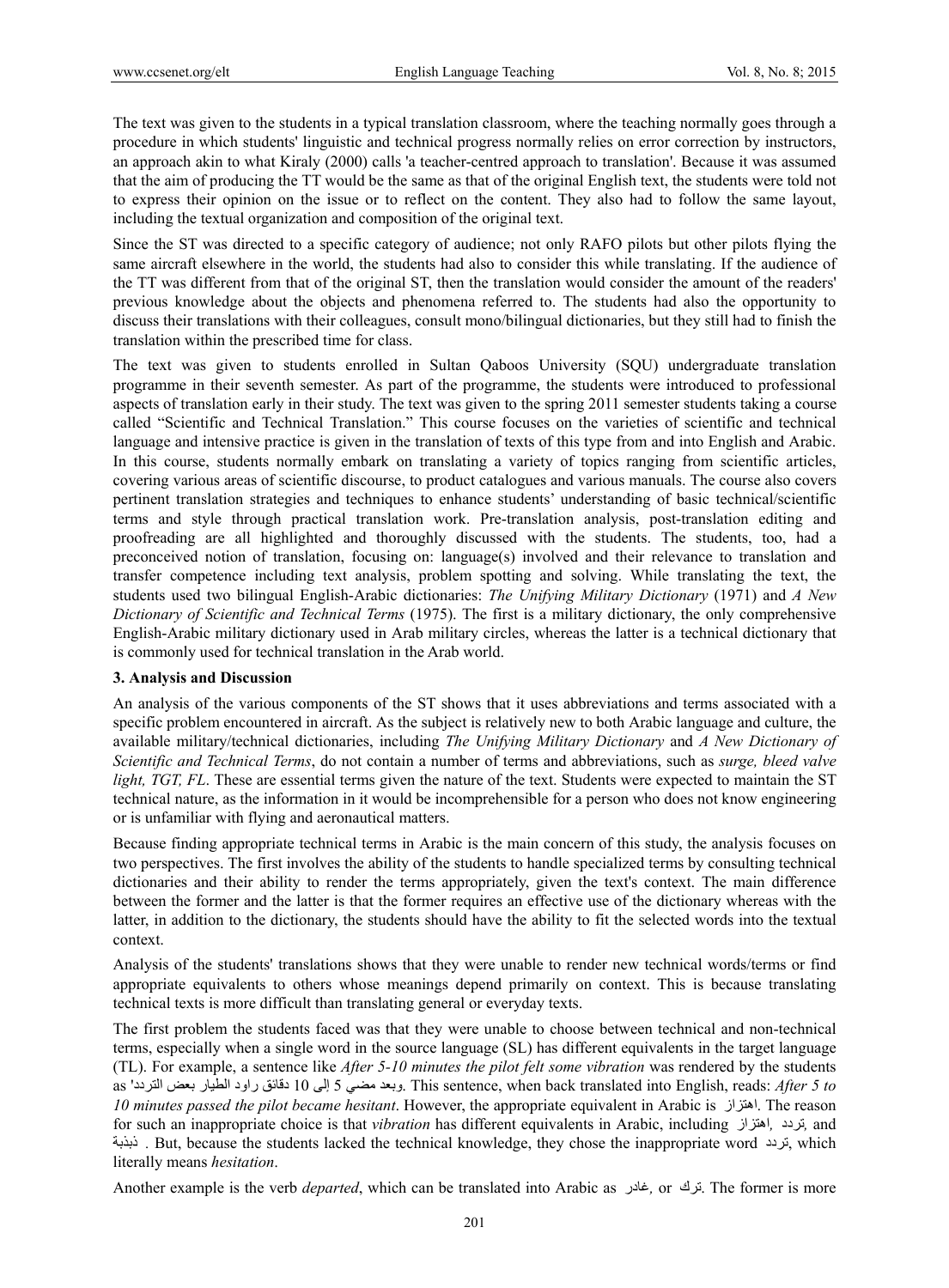technical, whereas the latter is more general and can be used in all situations except the context above. Similarly, the word *leader* can be rendered into Arabic as زعيم*,* or قائد. The former can be used in political contexts only, whereas in Arabic the latter can be used in both military and political contexts.

There are also terms which can be used within military situations but have different meanings in Arabic depending on the context in which the word is used. An example is the word *landing*. Within the military context, this word can be used to refer to an act of landing by an aircraft or an amphibious vehicle. However, two different words are used in Arabic to distinguish each type of landing. If the landing is made by an aircraft the word هبوط is used, but if it is made by an amphibious vehicle the word إنزال is used instead. So, whether an Arabic translator will choose the word  $\frac{dy}{dx}$  or  $\frac{dy}{dx}$  in a particular instance depends on the situation and technical background of the translator. In this text, the students used the word إنزال instead of هبوط, although the latter is the appropriate equivalent for this context. This is a typical problem in technical texts where finding appropriate lexical equivalents seems to be achieved by making choices between two or more terms. The translator has to rely on the context of situation to determine the appropriate equivalent for the term involved as Neubert (2000) claims that the meaning of a ST word is equivalent within the framework of the text only because the text is regarded as a unit of meaning rather than separate words and structures.

Also, the students could not understand new technical word strings or collocations or find appropriate equivalents in Arabic because neither dictionaries being used gives equivalents for them. An example is the expression *engine surge.* This is a new term which cannot be found in available Arabic technical dictionaries, and its meaning cannot be inferred from the immediate context. As it does not have a one-to-one equivalent in Arabic, the students rendered it as المحرآات مشاآل , which literally means *engine problems*. However, the technical meaning of the word as it appeared in the *al-Mamoon* was المحرك المحرك , which literally means *curves in engine blades*. This is because the students lacked previous knowledge about the same topic.

In most available bilingual dictionaries, the word *serviceable* may correspond to many words in Arabic صالح لل*غدمة [*إلى *اللخدمة [*] قابل *اللحيدان* , or قابل *اللحيدان* To illustrate the difference in meaning, consider the following three contexts for the same word: (1) *the aircraft was placed unserviceable,* (2) *This was a servicing error*. In (1), the word *unserviceable* is translated as للطيران صالحة غير الطائرة أصبحت) literally: *the aircraft has become unfit for flying*), whereas in (2), it is used to refer to صيانة) literally: *maintenance*)*.* In other words, one word in English can account for several in Arabic (one–to–many) and in the translation process students need to be aware of the different contexts and associated meanings and that a word can be used several times in a text with its meaning changing from one place to another. The dictionary meaning,الطائرات خدمة, as found in *The Unifying Military Dictionary* and *A New Dictionary of Scientific and Technical Terms*, is not always the appropriate choice*.*

In addition, the students also faced difficulties in handling English acronyms and abbreviations as these are rarely used in Arabic and hence the students have extremely limited exposure to them. It was, therefore, difficult for students to find the meanings of all the abbreviations used in the ST, because acronyms are sometimes used in the text without their full meanings given. Furthermore, because the students lacked the expert knowledge of the subject matter, it was very difficult for them to effectively decide what the acronym referred to in the text. Since abbreviations can have different semantic references, the choice of one meaning over another depends on the context and the expertise of the text user. For example, the abbreviation *FL* as used in this sentence *The pilot … carried out a briefed reheat climb to FL 240* was wrongly interpreted as *fighting level* whereas in this context, it means that the pilot climbed to an altitude of 24000f. But the students translated it as أن الطائرة على فإن 240 , which literally means إلى قتالي مستوى تصل *the aircraft has to fight at a level of 240*. Another example is where the students left the English acronyms *TGT, RPM and HP* untranslated. This causes distortion to meaning in the translation where an Arab reader would not be able to understand the overall meaning of the sentence or paragraph in which this abbreviation occurs. Such a reader cannot understand the meaning of *TGT, RPM and HP* in the Arabic translation unless they are appropriately explained.

#### **4. Conclusion**

As outlined above, interlingual translation is a multi-layered process that involves reception of information (ST), the processing of this information, and the production of "new" information (TT). This process takes place in two different languages, which are used independently, but interfacing all the time. If this is not enough, in technical and scientific translation, this process is further complicated by the overuse of technical terms/words and collocations. These often assume meanings as per each use in each context of situation. Can dictionaries help UTSs? The limited in scope experiment carried out for the purpose of this study, shows that for students of translation to 'clone' the work of PTs, they need to free themselves from the 'spell of dictionaries and espouse context-sensitive and based meanings and information processing. As the experiment shows, this is valid for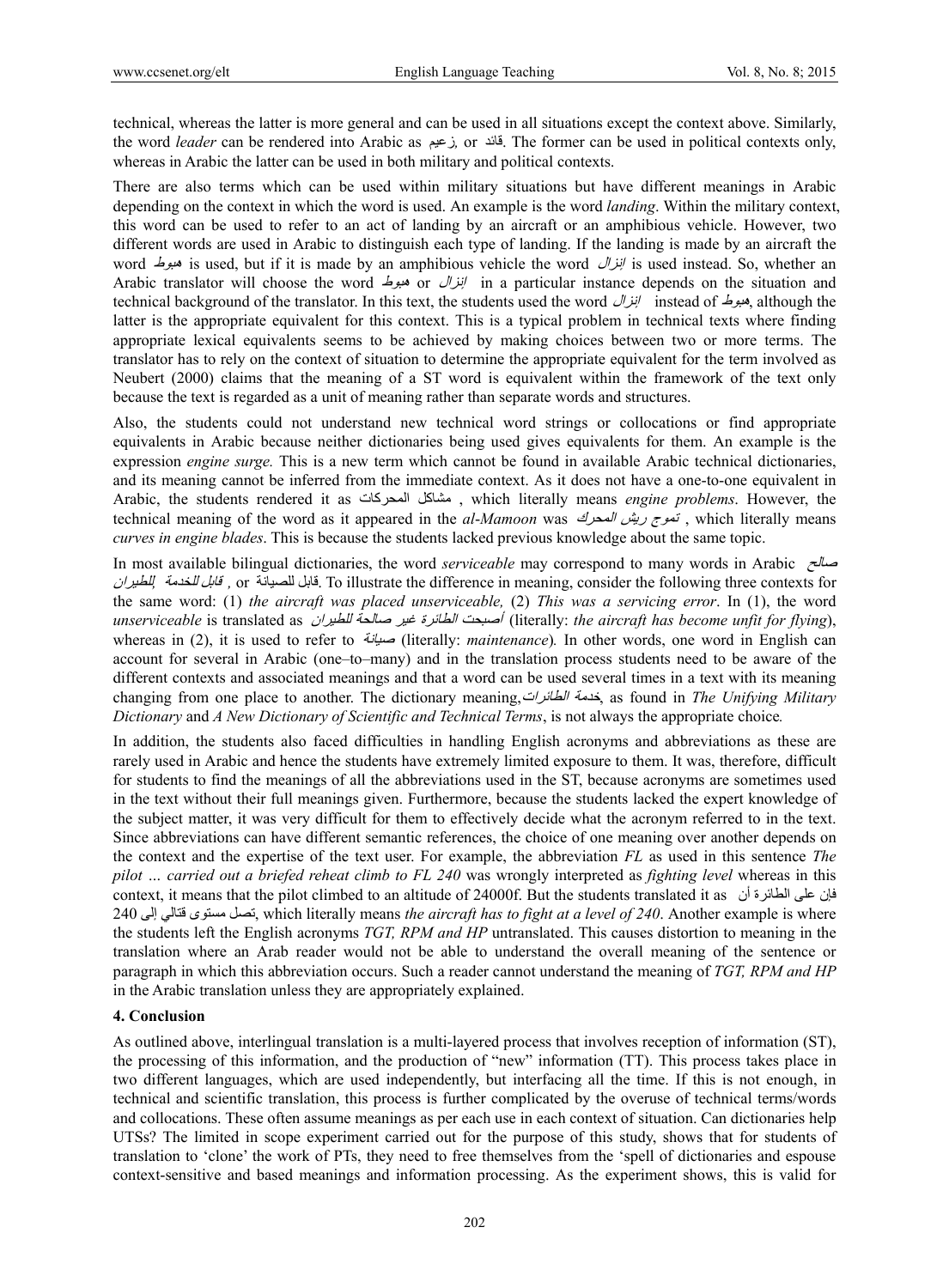understanding of information in technical, such as military, texts and associated terminology, collocations and abbreviations/acronyms. Perhaps, to help UTSs mimic PTs, repeated instances of hands-on practice with technical institutions dealing with real instances of military translation, in our case, may be beneficial to students, institutions and society and can certainly reduce teacher-centered translation approaches in the Arab World.

#### **References**

- Al Khatib, A. (1975). *A new dictionary of petroleum and the oil industry*. Beirut, Librarie Du Liban Publishers.
- *Al Ma'amoon* Royal Air Force of Oman Flight Safety Magazine. (1998). No. 3, Muscat.
- Al-Ma'ani, M. (2012). A Learner-Centered Approach to Technical Translation in Undergraduate Programmes. Contributions from Arabic. *The Linguistics Journal, 6*(1), 205-217.
- Al-Ma'ani, M. (2011). Localizing Technical Texts in Arabic through Translation with Special Reference to the Sultanate of Oman. *STJ, 3*, 55-72.
- Asensio, R. (2007). Specialised Translation: A Concept in Need of Revision.*, Babel, 53*(1), 48-55. http://dx.doi.org/10.1075/babel.53.1.05may
- Byrne, J. (2012). *Scientific And Technical Translation Explained*. Manchester, UK. Saint Jerome Publishing.
- Fraser, J. (1993). Public accounts: Using verbal protocols to investigate community translation. *Applied Linguistics, 14*(4), 322-43. http://dx.doi.org/10.1093/applin/14.4.325
- Gouadec, D. (2007). *Translation As A Profession*. Amsterdam, John Benjamins. http://dx.doi.org/10.1075/btl.73
- Kiraly, D. (2000). *A Social Constructivist Approach to Translator Education*. Manchester, UK, Saint Jerome Publishing.
- Neubert, A. (2000). Competence in language, in languages, and in translation. In C. Schäffner & B. Adab (Eds.), *Developing translation competence* (pp. 3-18). Philadelphia, PA, USA: John Benjamins Publishing Company. http://dx.doi.org/10.1075/btl.38.03neu
- Nord, C. (2005). *Text Analysis in Translation. Theory, Methodology, and Didactic. Application of a Model for Translation-oriented Text Analysis,* Amsterdam, NewYork, Rodopi.
- Schmitt, P. (2005). Grenzen der Kreativität. *Lebende Sprachen, 3*, 104-111. http://dx.doi.org/10.1515/les.2005.104
- The Unifying Military Dictionary. (1970). Cairo, League of Arab States.

## **Appendix 1.**

**Source Text** 

#### **JAGUAR ENGINE SURGE**

### **The Incident Report**

A Jaguar pilot accepted his aircraft at Seeb, for a return flight in formation to Thumrait. He noticed some damage to the reheat vapour guttering on his No. 2 Engine during his external inspection, and queried the cracks with the ground crew. The aircraft was placed unserviceable, but then declared serviceable by the ground crew some 40 minutes later.

The pilot departed from Seeb in formation, and carried out a briefed reheat climb to FL240. After 5-10 minutes at the cruising level, the pilot felt some vibration. The No.2 engine nozzle indication was seen to be fluctuating from 0-2, and the vibration was sufficient to cause the No. 2 throttle to move about it's setting. He then heard and felt a loud bang from the No. 2 engine, and the No. 2 bleed valve light illuminated for a short time. A visual check of the No.2 engine was carried out by the pilot of another aircraft, but no obvious damage was seen. A further loud bang occurred, accompanied by an increase in TGT to 700C (the normal maximum temperature is 640C). The pilot moved the No.2 throttle to idle and then observed that the TGT was 650 C with an RPM of 59%. The associated bleed valve light was also on. After some 10 to 15 minutes the TGT dropped back to normal, and the pilot advanced the throttle again, to feel more vibration. The pilot made a PAN call and diverted to Seeb under the instructions of his leader. On landing a Seeb, even though he selected the throttle to HP off, the engine was still running, and it took the ground crew several attempts to shut it down, by exercising the throttle to HP off.